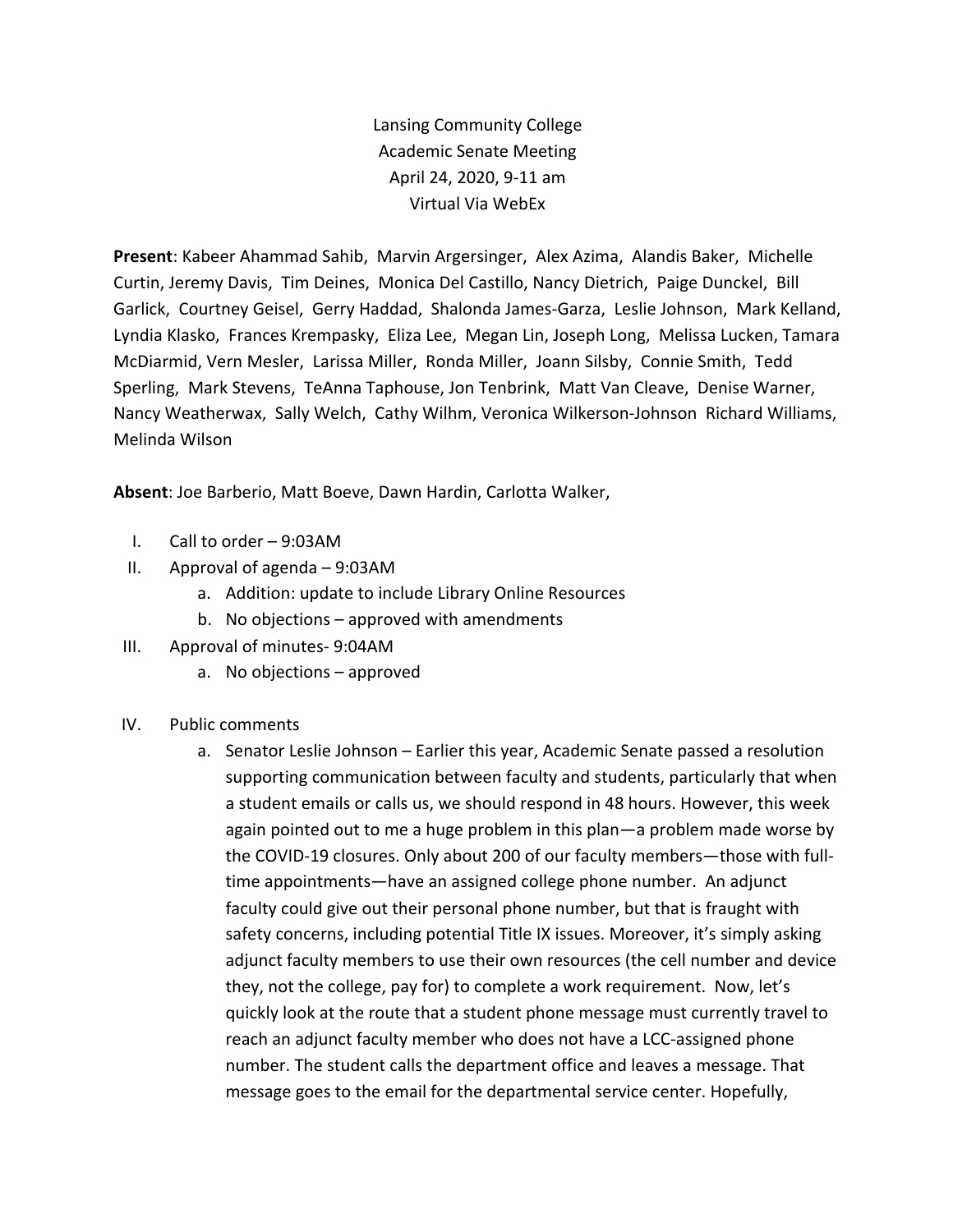departmental staff working from home are attentive and listen then forward the message as soon as possible or otherwise notify the faculty involved. In short, we've added a middle-man and a middle-man always means added time and slower response. In response to this issue before, we've been told that adjunct faculty can request a college phone number. However, that should not be the case, especially now. Instead, every adjunct faculty member should be assigned a college phone number without asking. Moreover, LCC should make available Cisco's Jabber program so that those faculty can both talk and text to students directly via their computer without providing a personal phone number. Using an extremely quick internet search, I found at least 5 colleges (Brown, University of California-San Francisco, Tufts, University of Wisconsin-Green Bay, and University at Buffalo) who make Jabber and support for the software readily available. Two of those had updated support documents for the program within the past month. And this was just the first page of results. Many students prefer contact via text messages, but we should not be asking faculty to use their own equipment and phone numbers to do so. With mostly online classes happening for the foreseeable future, it is time to take advantage of the technology available to us—one that enables faculty to easily contact students on the wrong end the digital divide—and give every LCC faculty member a college phone number so that students can contact them directly.

- b. Senator Michelle Curtin Clarification, requirements based on SOP. Email is the requirement, or whatever is in their syllabus.
- V. President's report 9:08AM
	- a. Presidential Search met last weekend, many qualified candidates, narrowed down to five (5).
	- b. Last meeting for student senators for one year term. Appreciation shown by purchase of gift cards for their participation. Imprint by these senators is crucial for the Academic Senate.
	- c. Last meeting for Academic year overview of accomplishments:
		- i. Possibly looking for new president Academic Senate being involved
		- ii. Continued through standing committees: curriculum,
		- iii. Strategic enrollment, retention provided input, ideal survey, honors program, initiative name search. Support for online learning
		- iv. Shown recommitment to student success, ways to help, writing SOPs in this area
		- v. Surveys, committed to data driven decision making and best way is to ask people. Great input from students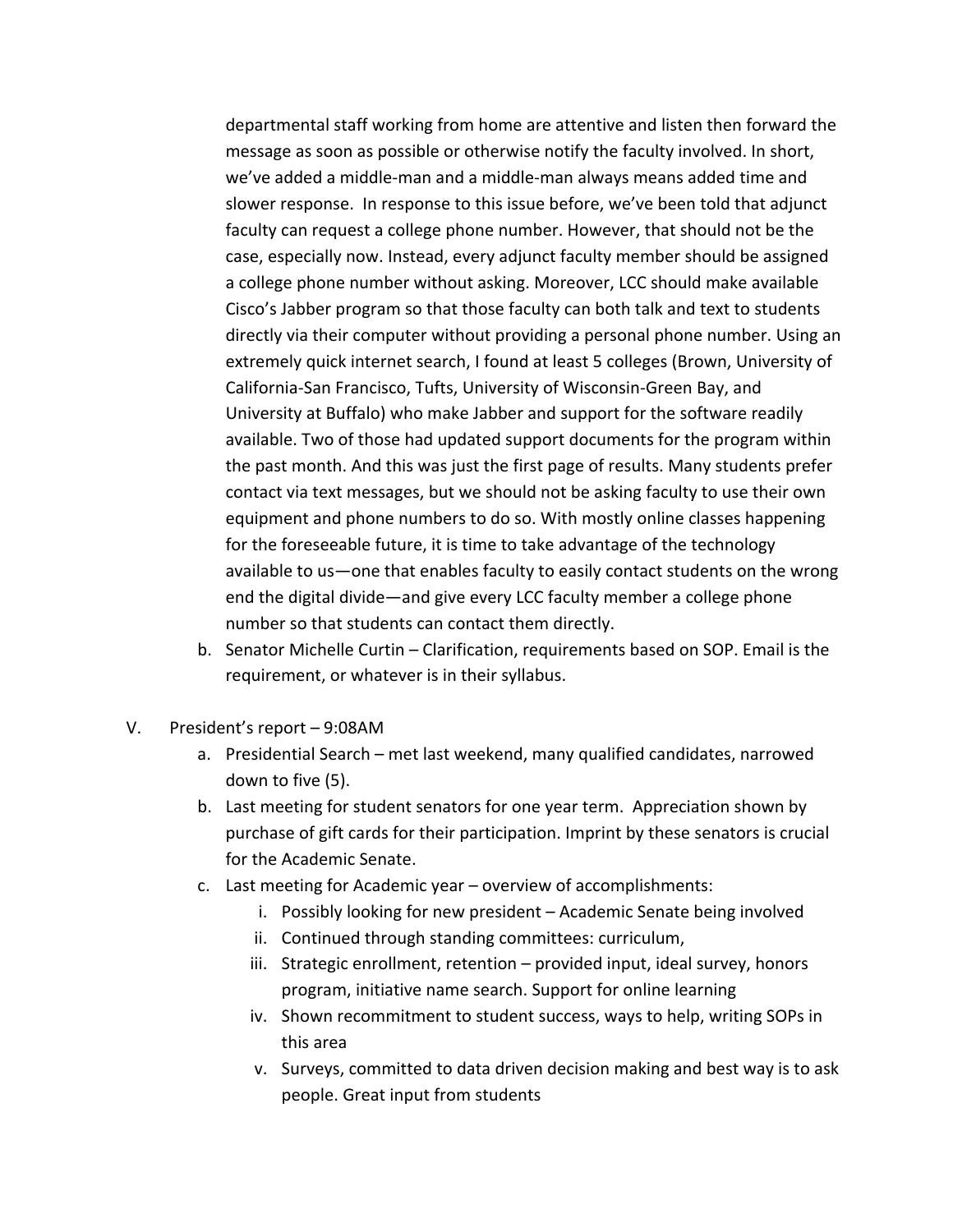- vi. Recommitted the Senate to be a student centered organization. Reaching out to getting their input and wrapped around student academic success. Still in process of putting together Student Senate-early phases.
- vii. Thank you to everyone for your commitment.
- VI. Provost's report 9:13AM
	- a. Echo Michelle's thank you to the Student Senators. Sat in meetings with at least one senator and very well spoken. Appreciate their work and getting to know them.
	- b. Fall Course Offerings schedule types. It is very complicated. Model created to use, and flexible to change due to times.
	- c. Online (ON) asynchronous; Online Real Time (ORT) synchronous; Online Hybrid Hands-on lab courses (more complicated issue). Concern of space issues per section, social distancing. 2<sup>nd</sup> reason, make sure we do not have to pause sections in the fall. Discussion in the news of  $2<sup>nd</sup>$  phase in the fall, issue if student tests positive for COVID-19, then entire class and faculty would have to be quarantined and pause class. 130 paused classes for spring term, and pause classes in fall, that would stack on top of 130. Then fall needs to be complete prior to Spring 21. Solution: offer limited, Deans and Faculty, will determine what courses are offered in 16 week or 8 week accelerated option. Best options to protect students and faculty of the unknown. 2<sup>nd</sup> part Business Task Force, Michelle will represent Senate on task force, discuss about safety issues and thoughts. A group effort from CIMT members, Deans, Associate Deans, and faculty.
	- d. Student Senator Dakeyia Scott: Courses are already set up to virtual/online for summer. Faculty have option to use remote learning. Not in key yet due to technical issues; will be seen as ORT in fall schedule.
	- e. Senator Veronica Wilkerson Johnson: Yes out in Provost letter/email by end of day today. Please share with faculty, no secrets
	- f. Student Senator Dakeyia Scott: Summer-online, no hands on lab courses, unless we can come back to campus. Michelle, faculty will work with department to complete labs.
	- g. Faculty Bruce Farris: Know more this fall, closer to start of semester as to how the testing is going and depends on terms of social distancing on campus. More information in later in Summer
	- h. Alex Azima: Leave it as a no for right now. Being discussed, issues with coding and tracking of students. Know we are considering it.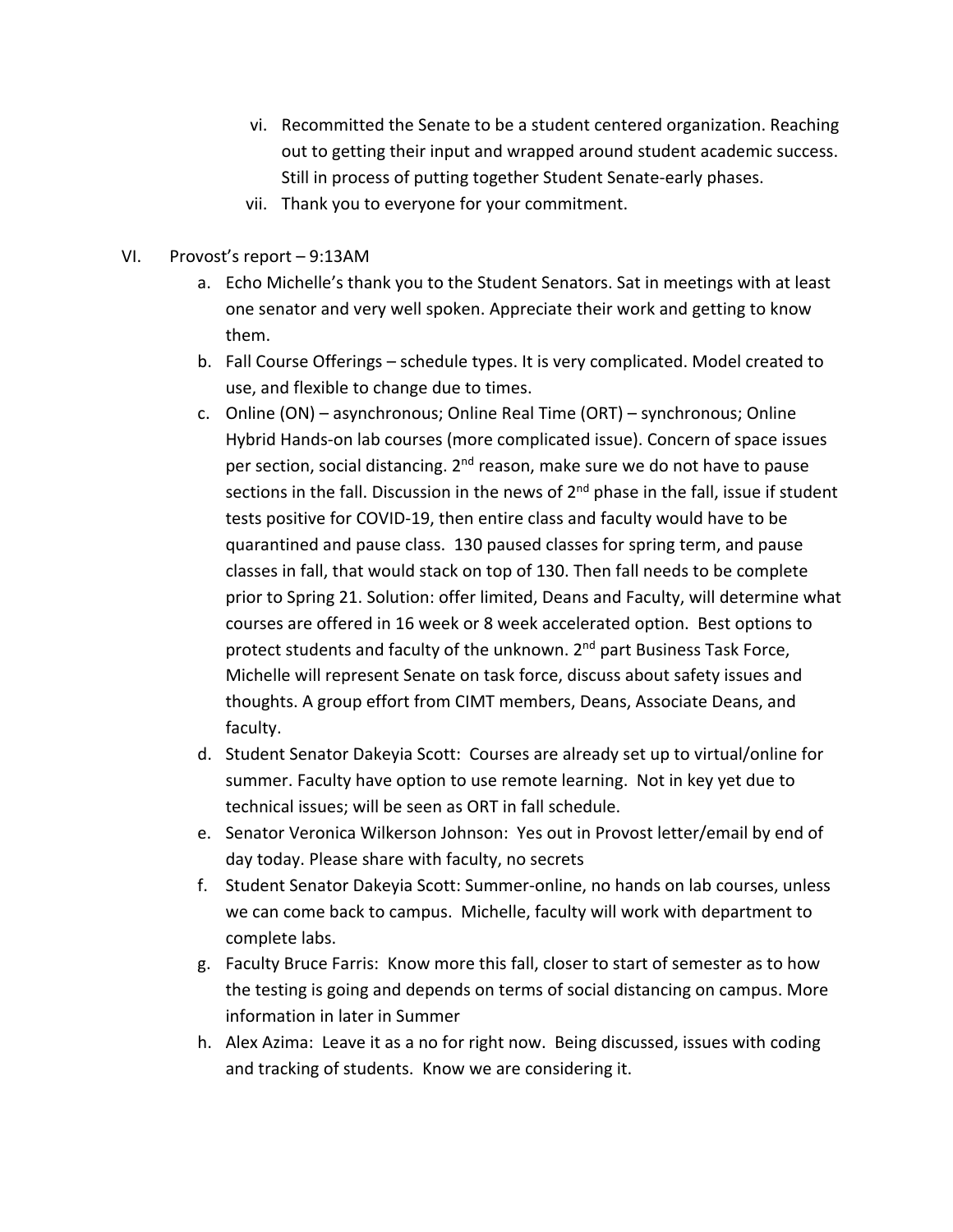- i. Senator Kabeer Ahammad Sahib: 2<sup>nd</sup> wave of COVID-19 in fall, hope not coincide with start of 8-10 week classes, did you think of that? Yes, heard 2 different matters, 2<sup>nd</sup> wave and CDC talking about a wave winter (worse than now). Conflicting issues, trying to prepare and that is why the three options of classes in fall.
- j. Senator Mindy Wilson: Borrowing equipment, let's talk about it. Cost etc.
- k. Senator Marvin Argersinger: Hope if possible to get student on campus as soon as possible. Try and classes done this summer if allowed to be on campus, or early fall get them on campus first. Priority to finish up before any more backed up courses. Priority for students trying to graduate. This is also part of the Task Force group Michelle is a part of.
- l. Senator Monica Del Castillo: 90 tech careers courses, 20 A&S, 14-19 courses HHS need to be completed.
- VII. Consent agenda 9:29AM
	- a. Curriculum Committee
	- b. SOP drafts
		- i. No objections approved
- VIII. Star Talks Leslie Johnson 9:29AM
	- a. Issues with virtual matters in holding pattern. Former speakers reach out to her and say it hopes be online or via web as something of being in front of an audience. No support received to how be online. Do we hold off for a year or what do we do? If virtual, someone other than Leslie will need assistants. ELT spoke of this matter, suggest postponed StarTalks possibility till January. Since it's a Senate sponsored event, bring up to get input from group if it's not a good idea to postpone it. Senators are advising Fall
	- b. Senator Mark Kelland: Highly unlikely we will be back in force in fall. Recommends to postpone in January and be part of coming back to campus and coming back together again.
	- c. Senator Jeremy Davis: Additional event in late spring, Michelle stated wouldn't know why not if had enough people wanting to take part.
	- d. Senator Leslie Johnsons: Advised already have four (4) nominees. Use them for January and then open back up to more nominations
	- e. Senator Mark Kelland: Agree with Senator Johnson. Special talks about reflections of experiences with COVID-19 experiences.
	- f. Decision made of not having in May and will postpone till January.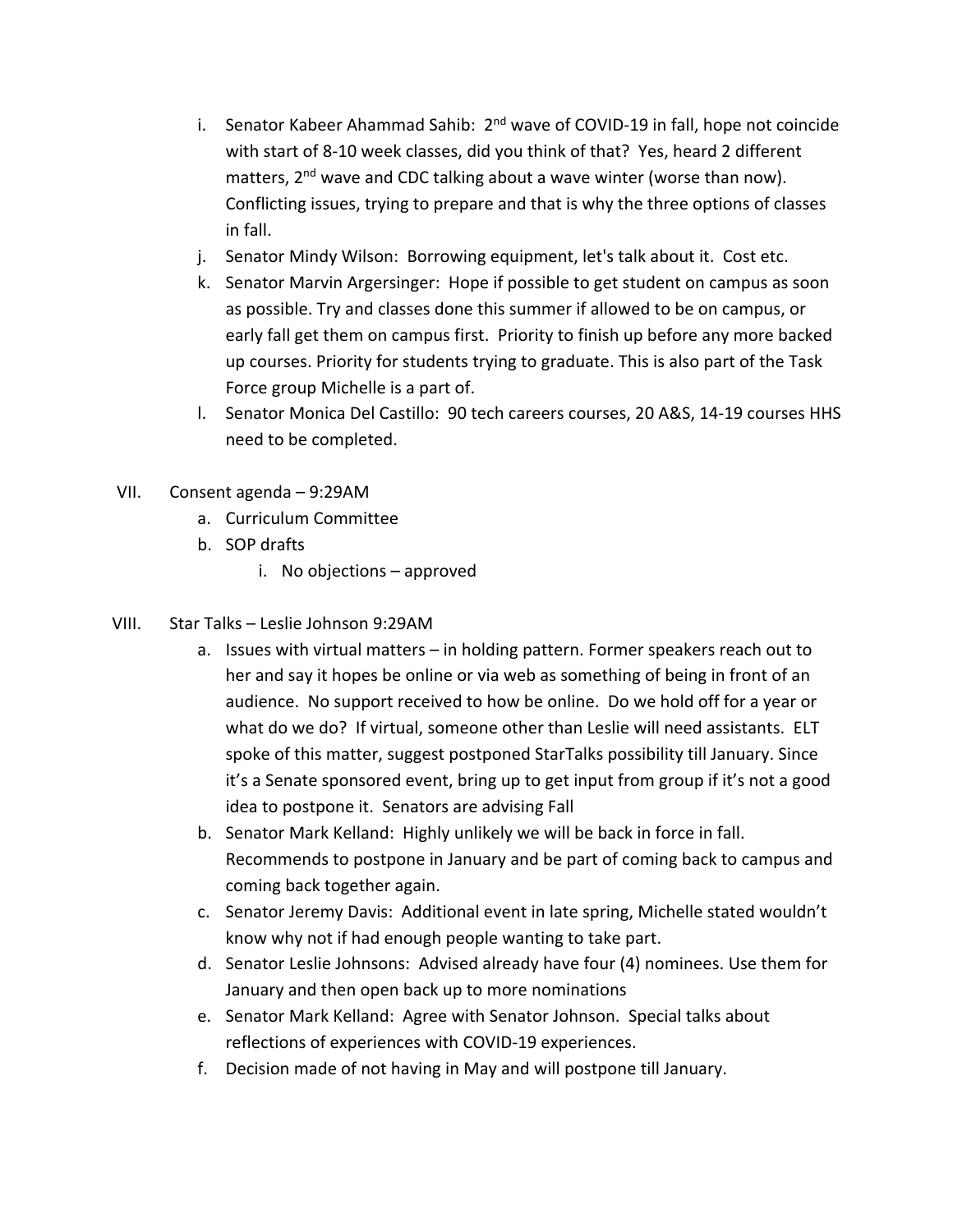- IX. Program Review, Prior Learning Assessment, and the process of streamlining degree-Cheryl Garayta – 9:35AM
	- a. Program Review: updates from this year to next year. See PowerPoint.
	- b. PROE-Program Review of Occupational Education, required by programs are state-approved occupational program and receiving Perkins funds
	- c. Gateway example, ACCT210, required general education courses. If failed, limits students to move on if fail required courses.
	- d. Degree with Major Concentrations within Degrees
	- e. Prior Learning Assessment (PLA) recruitment tool for students to access LCC.
- X. General education update- Rafeeq McGiveron 9:58AM
	- a. Remind that deadline for submitting courses for Gen Ed for Fall 21 will be October 1, 2020. This information with deadlines will be reported with forms in *The Star*: April 27th, July 13, August 17<sup>th</sup>, and September 7<sup>th</sup>.
- XI. Library Online Resources Frances Krempasky 9:59AM
	- a. For summer and fall. Librarians are still available as we move on in this matter. Library instruction on line along with materials.
	- b. Leslie Johnson yes information will be sent out to all faculty
- XII. Additional President's Report recap: 10:04AM
	- a. Created a position for student support services and a success coach
	- b. Now regularly report to the Board of Trustees to the work done in the Senate.
- XIII. Priorities for next academic year- discussion 10:05AM
	- a. Paige Dunckel: Yes results for survey sent, no common themes. Student Senatemake sure we are continuing with
	- b. Senator Monica Del Castillo: Update on Student Senate. Prior to COVID-19 meeting scheduled to finalize draft with input from students and meetings with Provost to discuss possibilities that written into draft. Ronda was involved with language and possibilities. On hold as didn't want to add another item to student's plates with online transition. Looking to reconnect virtually with students. Probably wait till fall to obtain a variety of student participants. Michelle-academic senate is involved, but wants students to take the lead.
	- c. Senator Tamara McDiarmid: Increasing technology resources (chat). Figure out a way to increase resources if this situation continues.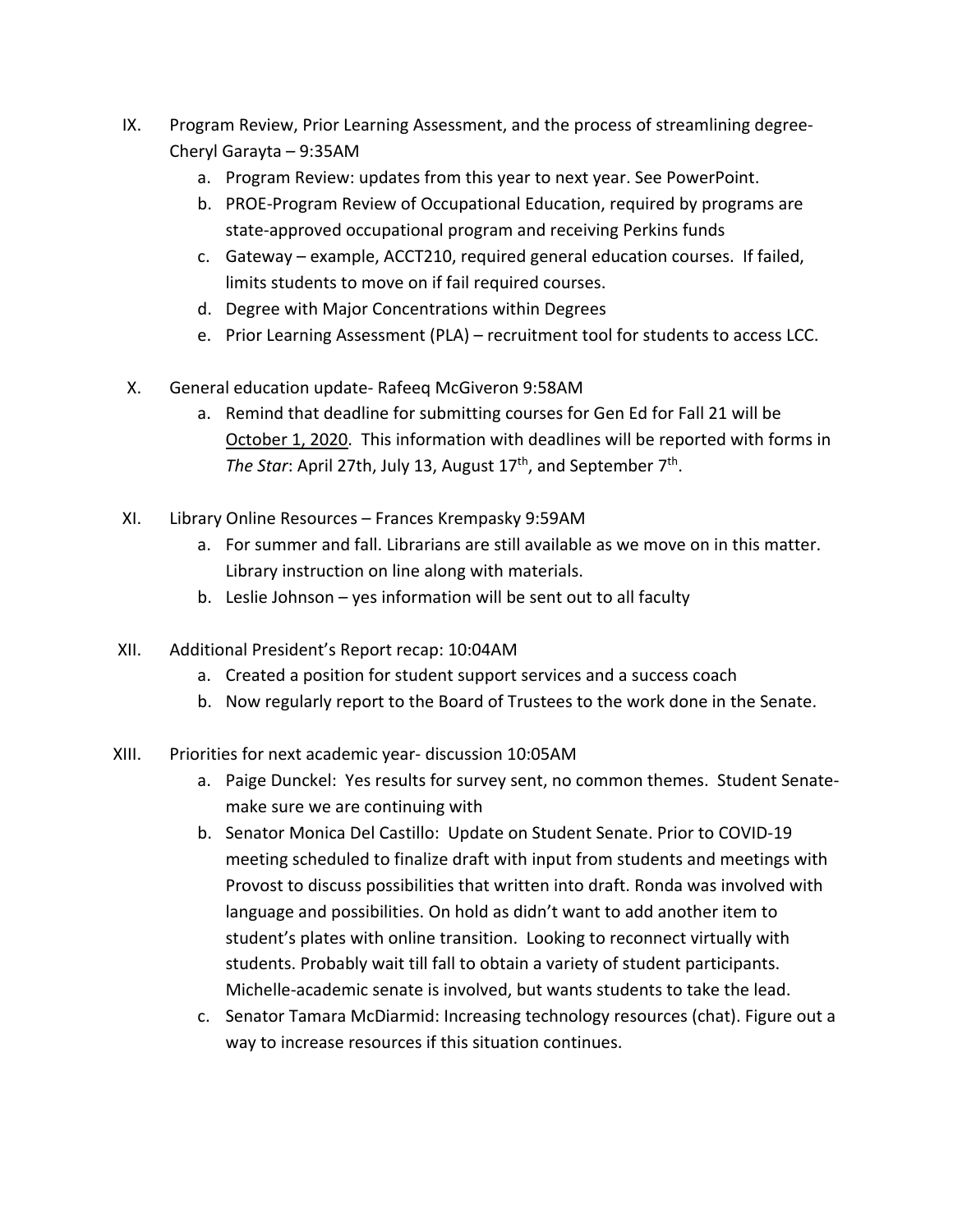- d. Senator Eliza Lee: Tami's comment, leadership question, how are we getting this information out to students about the resources. Usually an email or a post, but if already having problems with internet. Can we mail them something?
- e. Seantor Bill Garlick: Paul Swartz discussed on this topic last meeting or prior. IT working with success coaches to students with recognized issues. More discussions to expand assistance is ongoing. Rural areas are a different matter. What is the scope, large of student populations that need assistance are we looking at.
- f. Senator Mark Kelland: Now that this has happen, we have a base for future shut downs if necessary where to go.
- g. Senator Veronica Wilkerson Johnson: Students who need to obtain technology, has LCC ever partnered with other sectors to get donations for supplies (computers) to assist with students long-term? Example, in Detroit, some companies are donating computers to students.
	- i. Senator Bill Garlick: Unsure if this has been done. Will take back to his Leadership and discuss.
- h. Senator Kabeer Ahammad Sahib: Students in rural areas and asking for additional time for exams. Unsure if being unjust to other students for those students. How do you address those problems?
	- i. Senator Bill Garlick: Yes we are wrestling with that. Discussions taking place, can students come to our parking lots, unsure. The rural areas are a challenge. Student senators have mentioned their issues. Working on
- i. Senator Michelle Curtain: Any ideas to address in the fall other than technology and resources?
- j. Senator Ed Bryant: Assessments in general, how we do them. What are fair, ligament assessments? Any solid ideas of thoughts regarding assessment?
- k. Senator Eliza Lee: Struggling in Math Dept. on assessments, department policies about open book, timing of tests. Courses are so different it needs to be a course by course decision.
- l. Senator Ed Bryant: Encourage being created in how we assess and write assessments. This is an opportunity to take a deep dive individually and programs to encourage to look at this and look outside the box.
- m. Senator Michelle Curtin: In summer meeting, look at a resolution that we look at the concern of assessments and quality. Have programs look at and add to their Plans.
- n. Senator Bill Garlick: From IT perspective. Discussions were around FA and working with Continental to be creative of food availability for students who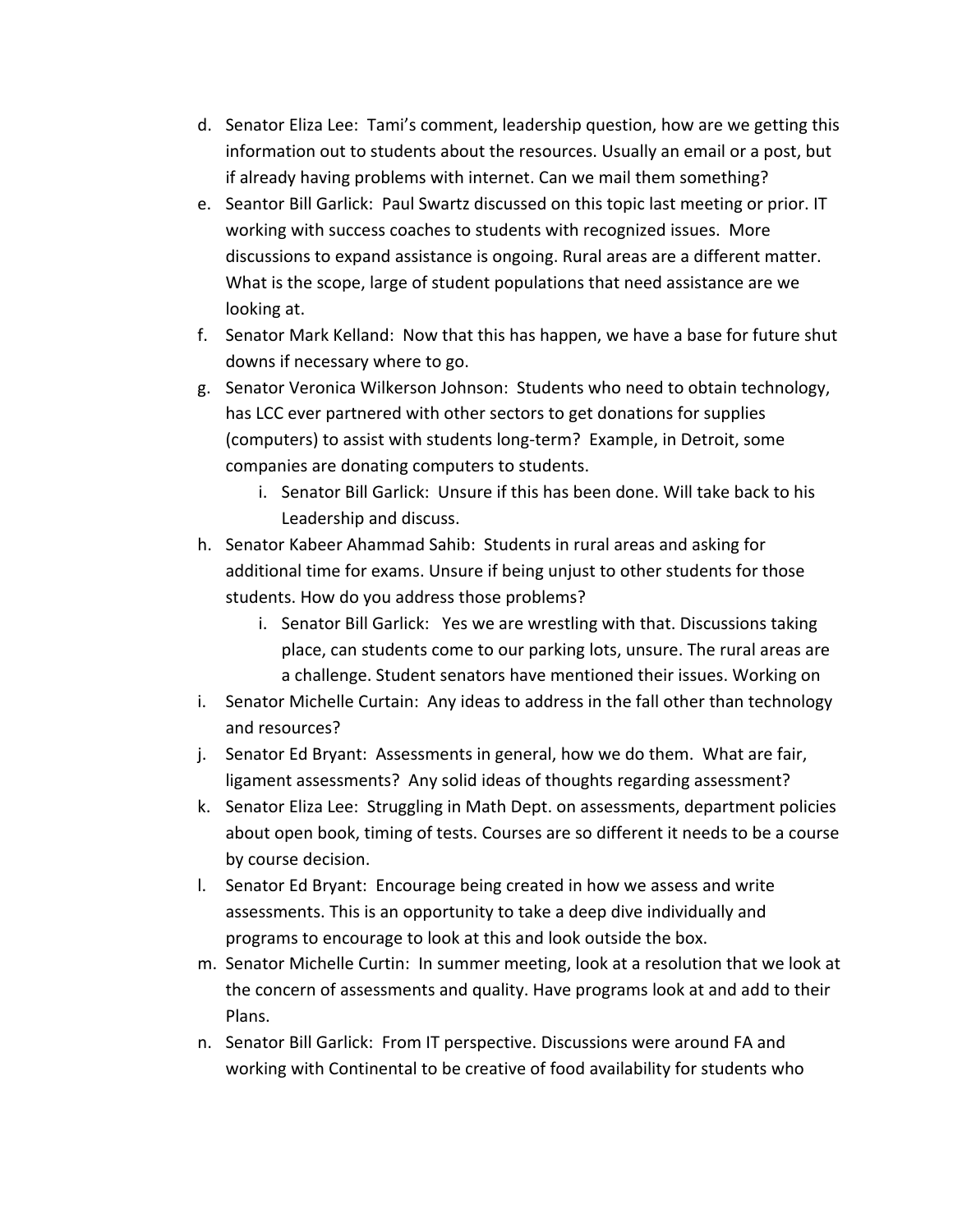need it and the hours of availability. A cross-campus committee was discussions prior to lockdown.

- o. Senator Monica Del Castillo: Option of having other vendors on campus-bringing back Taco Bell. Discussions about contracts, wait for those to be up and wait to consider other options. Where is this at? As employees, we are given a discount card, wondering if that could also be given to students or based on financial need?
- p. Senator Nancy Dietrich: Reach out to Selena Samuels and provide an update in the fall so Senate can provide concerns.
- q. Senator Leslie Johnson: Making it equivalent, more expensive on campus than off campus
- r. Student Senator Dakeyia Scott: Would like to be part of the discussion regarding food issues on campus. Michelle encourages prior student senators to continue to be part of the Academic Senate.
- s. Senator Bill Garlick: Monica's points, cards discussed to students-funding discussion. Cindy Rooker was leading this discussions, negotiations taking placeconfidential. Suggest including her for future discussions. Normal we understand to abnormal state, we will go back to something, let's take what we learned from this new abnormal state and not go back to what we were doing before, but taking into account what we've learned and move forward with the good bits.
- t. Senator Monica Del Castillo: Invite Cindy to summer meeting to have an understanding progress being made. Provide some input what will be available when return to campus. Here some feedback from the members of the Senate in regard to how we as a leadership team has done over the past year. Not looking for pats on back, looking at areas of improvement and do differently.
- XIV. Potential future agenda items
	- a. none
- XV. Motion to adjourn
	- a. Motion by Senator Veronica Wilkerson-Johnson.
	- b. Second by Senator Eliza Lee.
	- c. Approved without objection (10:43AM).

*Purpose: The purpose of the Academic Senate will be to provide faculty input and advice to the administration concerning issues of College-wide educational philosophy, Collegewide academic policy, and priorities in the College-wide deployment of capital or*